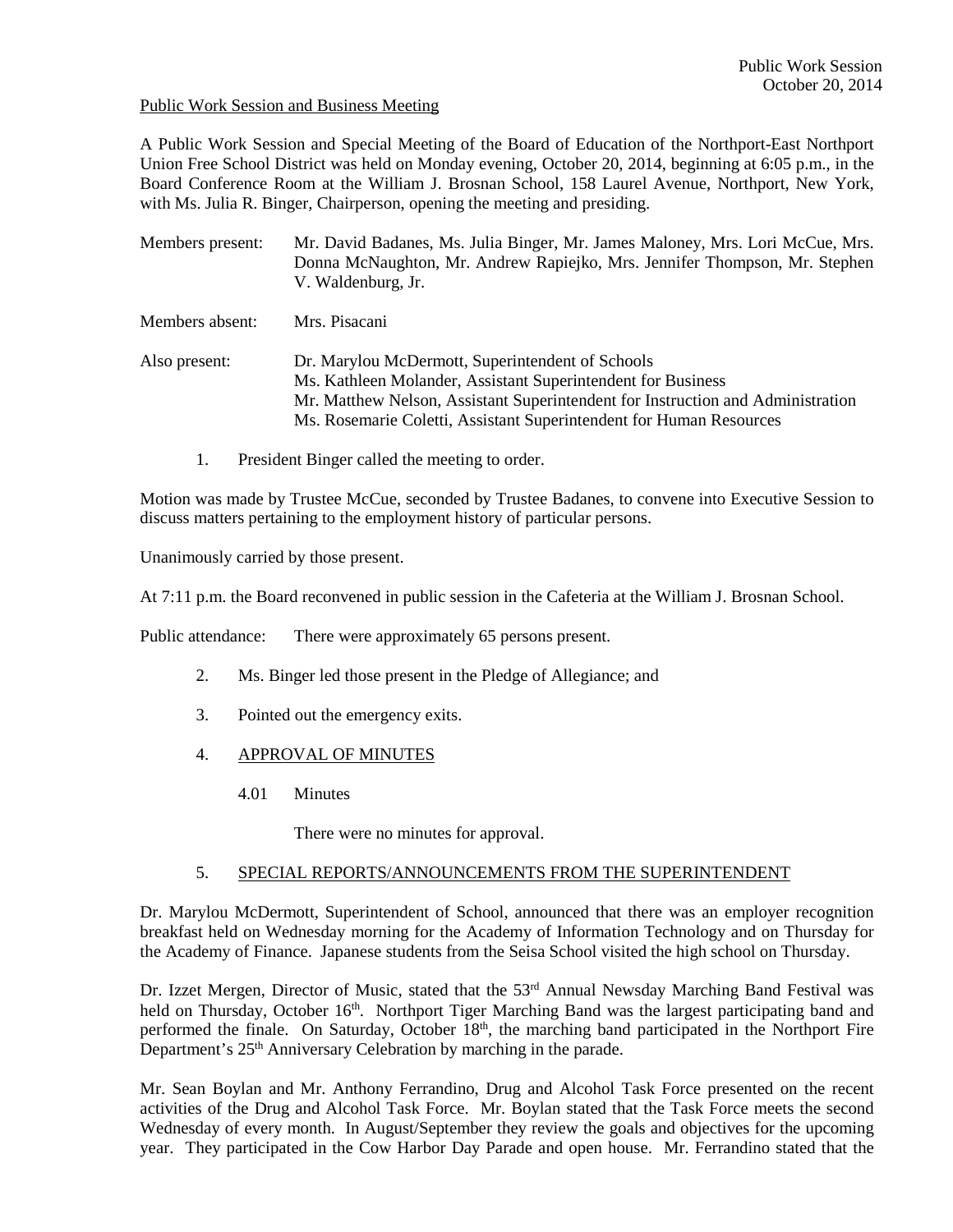students of SADD (Students Against Destructive Decisions) made a public service announcement to stress the importance of communication between parents and children. RAP (Recovery, Awareness, Prevention) will be take place this week. The week is dedicated to highlight healthy decision making as it pertains to drug and alcohol use. Appropriate events will take place in both middle schools and the high school, with a Community Drug and Alcohol Forum on Wednesday, October 22<sup>nd</sup> and a YDA sponsored sober drive-in movie event on October 24<sup>th</sup>.

There was a discussion regarding the misconception that drug use is worse in Northport than other districts. Mr. Boylan and Mr. Ferrandino discussed a 2011 youth drug server which compares Northport to other districts and stated that Northport's results were exactly the same across the county, region and state.

President Binger stated that the Board met on Saturday morning with the Superintendent Search Team to adopt a schedule. Open recruitment will begin in early November through December 19<sup>th</sup>. Screening and interviewing will then follow and the team will meet with the Board to review the candidates, final interviews will be scheduled in March, and appointment of the new superintendent in April.

The superintendent search timeline will be posted to the District's website.

5.01 Accomplishments of Staff and Students

 5.01.1 Mr. Dan McKeon, Northport High School Assistant Principal, introduced Paul Nakonieczny, Science Department Student of the Month.

Mr. McKeon stated that Paul has taken a full load of science courses since  $8<sup>th</sup>$  grade and is currently completing a very challenging two-year sequence in International Baccalaureate Physics at the Higher Level. Paul has also taken courses in IB Design Technology, Project Lead the Way Principals of Engineering, AP Calculus, AP Calculus, AP Statistics, and AP Computer Science. Paul was a standout against a field of very qualified candidates and was awarded the Rensselaer Polytechnic Institute medal as a junior. Mr. McKeon stated that Paul will try to combine his passions for science, math and technology as he goes on to college where he hopes to study Astrophysics, Aeronautical Engineering, and/or Computer Science. He has applied to Rensselaer Polytechnic Institute, UCLA, Boston University and UC Berkeley.

President Binger and Superintendent McDermott congratulated Paul on his fine accomplishments and presented him with a commendation from the Board.

 5.01.2 Mr. Dan McKeon, Northport High School Assistant Principal, introduced James Garvey, Technology Department Student of the Month.

Mr. McKeon stated that James has taken advantage of many courses the Technology department offers including Project Lead the Way Drawing and Design for Production, Civil Engineering and Architecture, Principals of Engineering, and two courses in Automotive Technology. James has become involved in every one of the extracurricular clubs and programs that the Technology program offers including Woodworking Club, Technology Honor Society and the Robotics Team. Mr. McKeon stated that James also uses his skills, knowledge and passion for technology to benefit the community. As part of his Eagle Scout project he designed and built boat racks for Steer Beach. James is considering continuing his studies in Technology and Engineering by majoring in Robotics Engineering at Boston University.

President Binger and Superintendent McDermott congratulated James on his fine accomplishments and presented him with a commendation from the Board.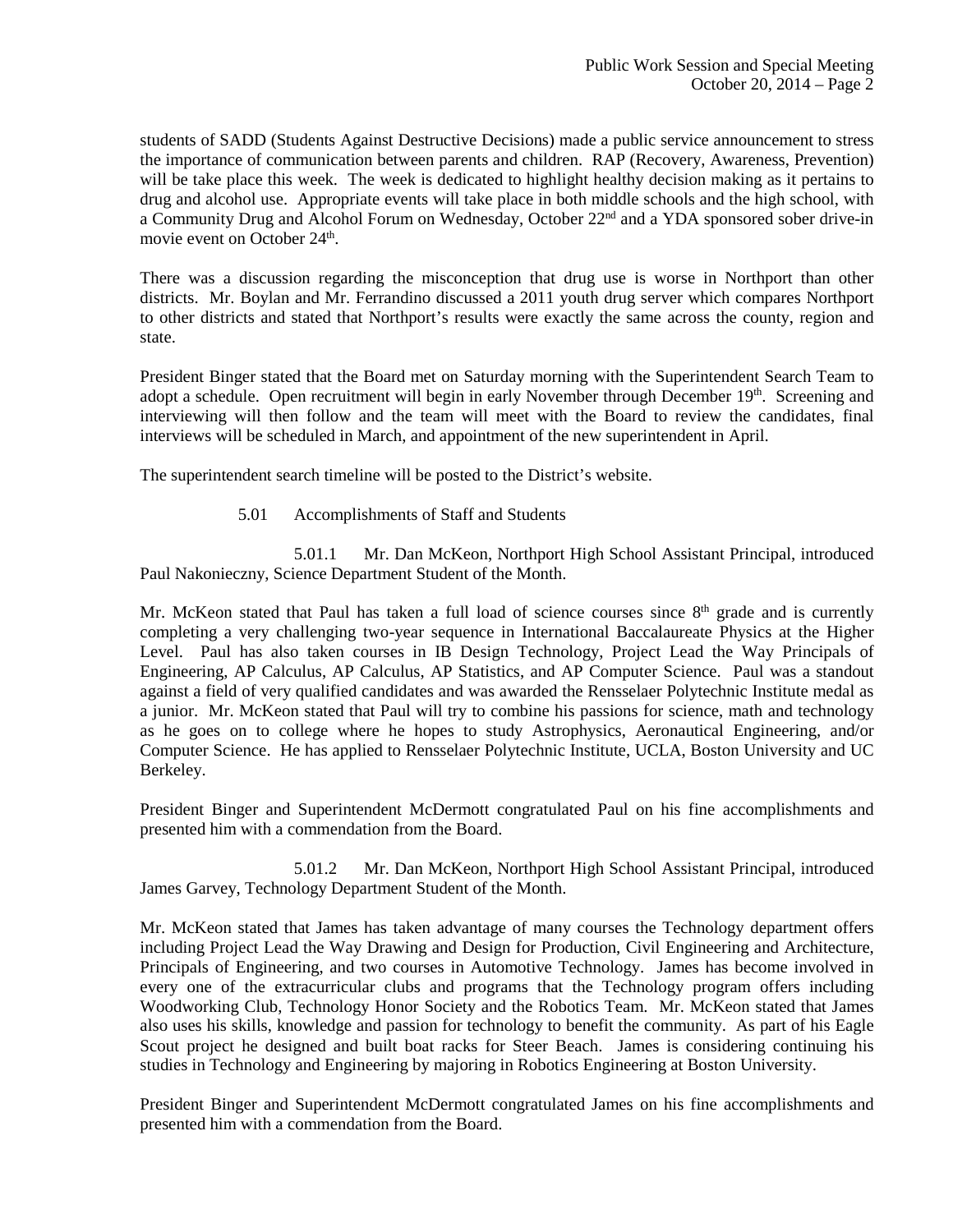5.01.3 Ms. Melissa O'Malia, District Chairperson of Social Studies, introduced Giacomo DiLiberto, Social Studies Department Student of the Month

Ms. O'Malia stated that Giacomo has availed himself of the diverse offerings at the Social Studied Department including American Law, AP European History, AP Comparative and Criminal Justice, IB History of the Americas, IB Economics, IB History of the Americas in 12<sup>th</sup> grade and IB Theory of Knowledge. Giacomo is also a member of the Model UN and a co-founder of the Debate Club. Ms. O'Malia noted that Giacomo completed an internship with Congressman Steve Israel this past summer and got a glimpse of the inner workings of government. His academic work has not gone unnoticed by his teachers. The Social Studies Department is sue that whatever path Giacomo pursues, he will achieve great success.

President Binger and Superintendent McDermott congratulated Giacomo on his fine accomplishments and presented him with a commendation from the Board.

 5.01.4 Ms. Denise Keenan, Northport High School Assistant Principal, introduced Brooke Miccio, Business Department Student of the Month.

Ms. Keenan stated that Brooke is a dedicated student in the Business Education Department who has impressed her teachers and advisors alike. Brooke was elected Senior Class Vice President, DECA President, Academy of Finance Secretary and was one of three students chosen to intern at KPMG where she has an unprecedented experience in the field of accounting. Ms. Keenan was selected to participate in the District's High School Heroes Program where she visited the elementary schools to teach first through fifth graders business topics including economics, productions and circular flow of money. Brooke would like to expand her leadership skills by studying business in college and go on to become a leader at a Fortune 500 company.

President Binger and Superintendent McDermott congratulated Brooke on her fine accomplishments and presented her with a commendation from the Board.

 5.01.5 Dr. Patricia Schmitt, District Chairperson of English Language Arts, introduced Anan Chisholm, English Department Student of the Month

Dr. Schmitt stated that Ana's performance in the field of English, academic aspirations, service to the community, and scholarship reflect her commitment to the art of language and texts. Her academic excellence coupled with her desire to use her talents and time to enhance the lives of others identifies her as a leader among her peers. As an IB candidate, Ana engages in an intense course of study and her impressive grades over the past four years attest to her tenacity and penchant for scholarship. Dr. Schmitt noted that Ana balances her intense academic schedule with her extra-curricular activities and humanitarian services. She is a member of the Junior Sailing Association, tutors fourth grade students twice a week and participated in tour choir. AS a member of the Schools for Schools program she assists in the mission to help communities in Central Africa procure the funds and materials necessary to send children to school. Ana's future aspirations include attending college in pursuit of a degree in the field of engineering or medicine. She intends to apply to The University of Pennsylvania, Boston College and Holy Cross.

President Binger and Superintendent McDermott congratulated Ana on her fine accomplishments and presented her with a commendation from the Board.

 5.01.6 Dr. Patricia Schmitt, District Chairperson of English Language Arts, introduced Ms. Diana Aiello and Mr. Robert Feinstein, recipients of The New York State English Council's Teacher of Excellence Award.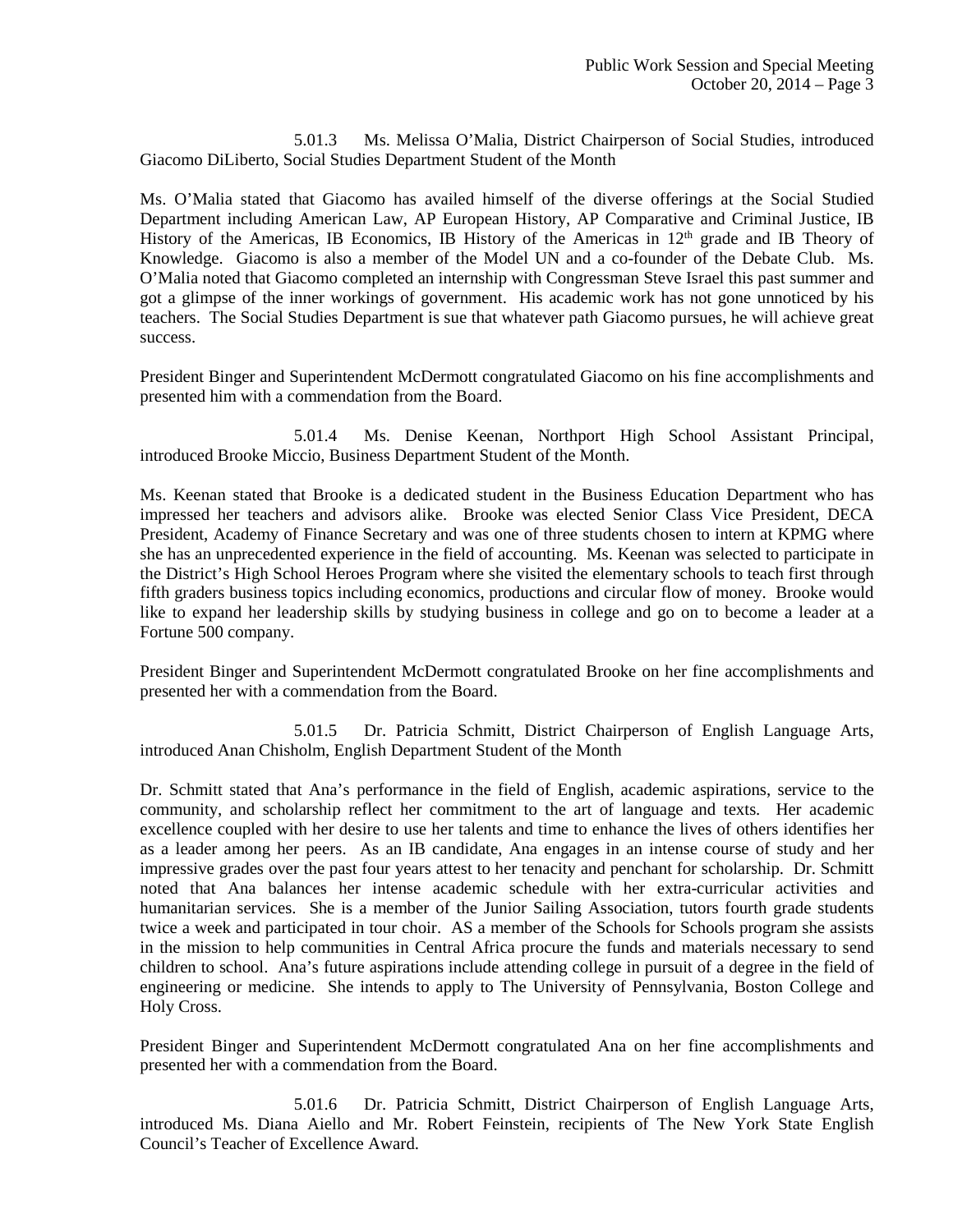5.01.7 Dr. Patricia Schmitt, District Chairperson of English Language Arts, presented the 2014-2015 English Department Instructional Initiatives.

Dr. Schmitt reviewed the following 2014-2015 Instructional Initiatives in English Language Arts: Revise and formalize the  $11<sup>th</sup>$  and  $12<sup>th</sup>$  grade curricula; work with elementary coordinators to revise and continue to develop writing units of study aligned with the Common Core; continue to infuse materials and practices provided on engageny. Revising and formalizing the  $11<sup>th</sup>$  and  $12<sup>th</sup>$  grade curricula included summer curriculum units of study with resources, department analysis of the Common Core assessment, and 11th grade transitional year. Revision and continued development of K-5 writing curricula included alignment to reading curriculum revised last year; including a balance of writing from texts, personal narrative, and information writing; and units including Common Core Standards, teaching points and rubrics. Continued infusion of material and practiced provided on engageny included P-12 text list and suggested texts, close reading practices, and use of materials and resources to scaffold instruction. The Library/Media 2014-2015 Instructional Initiatives include expanding and communicating the importance of digital citizenship, support skills and practices that enhance academic honesty, and continuing to align library media standards with the overall goals of the school community.

Dr. Schmitt reviewed the assessment data on Grade 3 State English, Grade 4 State English, Grade 5 State English, Grade 6 State English, Grade 7 State English, Grade 8 State English, Advanced Placement Courses and IB English Higher Level.

The Board thanked Dr. Schmitt for her very informative report.

 5.01.8 Governor Andrew Cuomo declared the week of October 27 – October 31, 2014 as Board Recognition Week. The Governor declared this special week to commend school board members for their dedicated service to the children of New York State. The nine members of the Board received commendations from Western Suffolk BOCES and the Northport-East Northport School District and PTA.

5.02 President Binger reviewed the upcoming meetings of November  $3<sup>rd</sup>$ , November  $17<sup>th</sup>$ and December 8<sup>th</sup>.

## 6. COMMUNICATIONS

There were no communications to the Board.

### 7. PUBLIC PARTICIPATION

Name Comment

Robyn Carlson Stated that she is here for the  $4<sup>th</sup>$  time regarding her bus issue. She was Parent granted a second ride along and they are not measuring to the front entrance. Ms. Carlson asked for the regulations to be updated to bring entrance to where the students get on the walkway to go into the school.

Dr. McDermott stated that she believes is should be fair and the designated entrance should be the main entrance of every school. Dr. McDermott stated that the regulation will be reviewed.

Antoinette Blanck Stated that meeting on Saturday was set to be an executive session and UTN President then the notice was changed. Ms. Blanck stated that the Board President is supposed to meet with the UTN President to discuss the superintendent search. Ms. Blanck stated she sent a letter to the Board President reminding her of what the process is contractually and she is upset and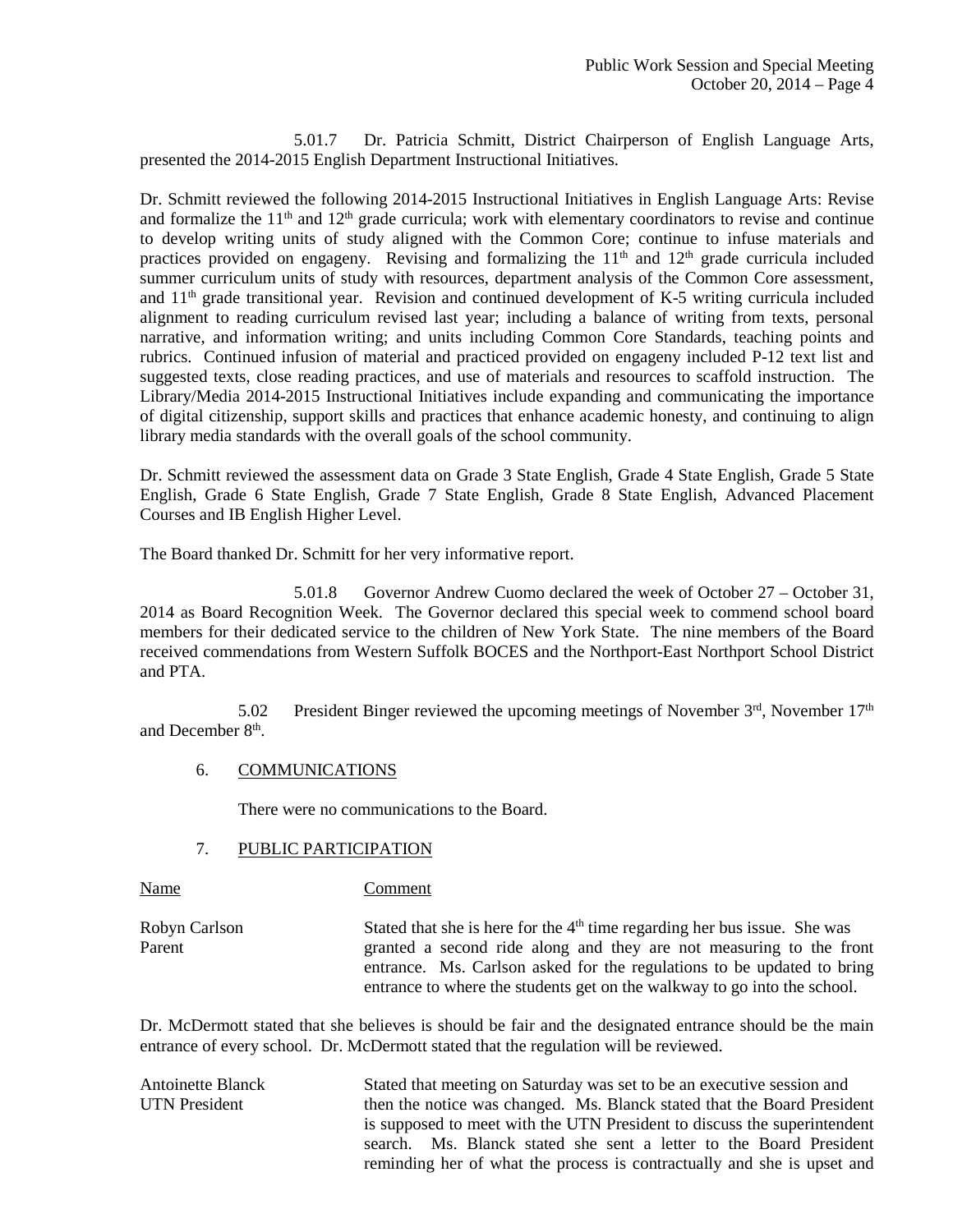disappointed that the Board will move forward this.

President Binger stated that the meeting was intended to be completely in executive session but after discussion with Board counsel it was determined that half the meeting would be public.

| Tammie Topel | Asked where the Drug and Alcohol Task Force t-shirts were being sold    |
|--------------|-------------------------------------------------------------------------|
| Parent       | and how much they cost. Ms. Topel stated that Dr. McDermott             |
|              | mentioned that \$700,000 was needed for unanticipated special education |
|              | expenses and would it be appropriate for those monies to be taken from  |
|              | the 4% unallocated fund.                                                |

Trustee McNaughton stated that t-shirts are \$10.00.

Dr. McDermott stated that the 4% fund is generally for emergencies and if the \$700,000 was taken from the unassigned fund balance it would leave a very large hole.

| Vicki Gibb | Asked where the District is with regards to implementing full day |
|------------|-------------------------------------------------------------------|
| Resident   | kindergarten and the status of the study.                         |

Dr. McDermott stated that the study started in September. Information was gathered from the building principals and the process generally takes at least four months up to six months.

Ms. Molander stated that the study will also look at enrollment and enrollment projections and the space utilization study will look at the possibility of incorporating full day kindergarten or closing a building. The Board will receive the report once it is complete.

Trustee Thompson stated that the results of the study will be presented in a public forum.

Tammie Topel Ms. Topel asked how the superintendent search team was selected, if the Board was contacted by anyone else regarding the superintendent search, what fees are associated with it, and what role Syntax plays in the superintendent search.

Trustee Badanes stated that the four people on the superintendent search team volunteered their services. President Binger stated that a former assistant superintendent did speak with her about the superintendent search.

Trustee McNaughton stated that the search team does not have a secretarial staff so Syntax will be used for advertising and creation of the brochure. Trustee Waldenburg stated that Syntax is not involved in selecting or interviewing candidates.

Mary Gilmore Asked the board to clarify what happened at the Saturday morning meeting and how Parent communication was handled regarding the meeting with the Board members.

President Binger stated that a revised public notice was sent out Friday afternoon around 3:00 p.m. and was posted on the District's website. The agenda for the meeting was posted Friday as well.

A few Board members stated that they did not know that part of the meeting was going to be held in public until Saturday morning.

# 8. SUPERINTENDENT'S REPORT, GENERAL – FOR BOARD ACTION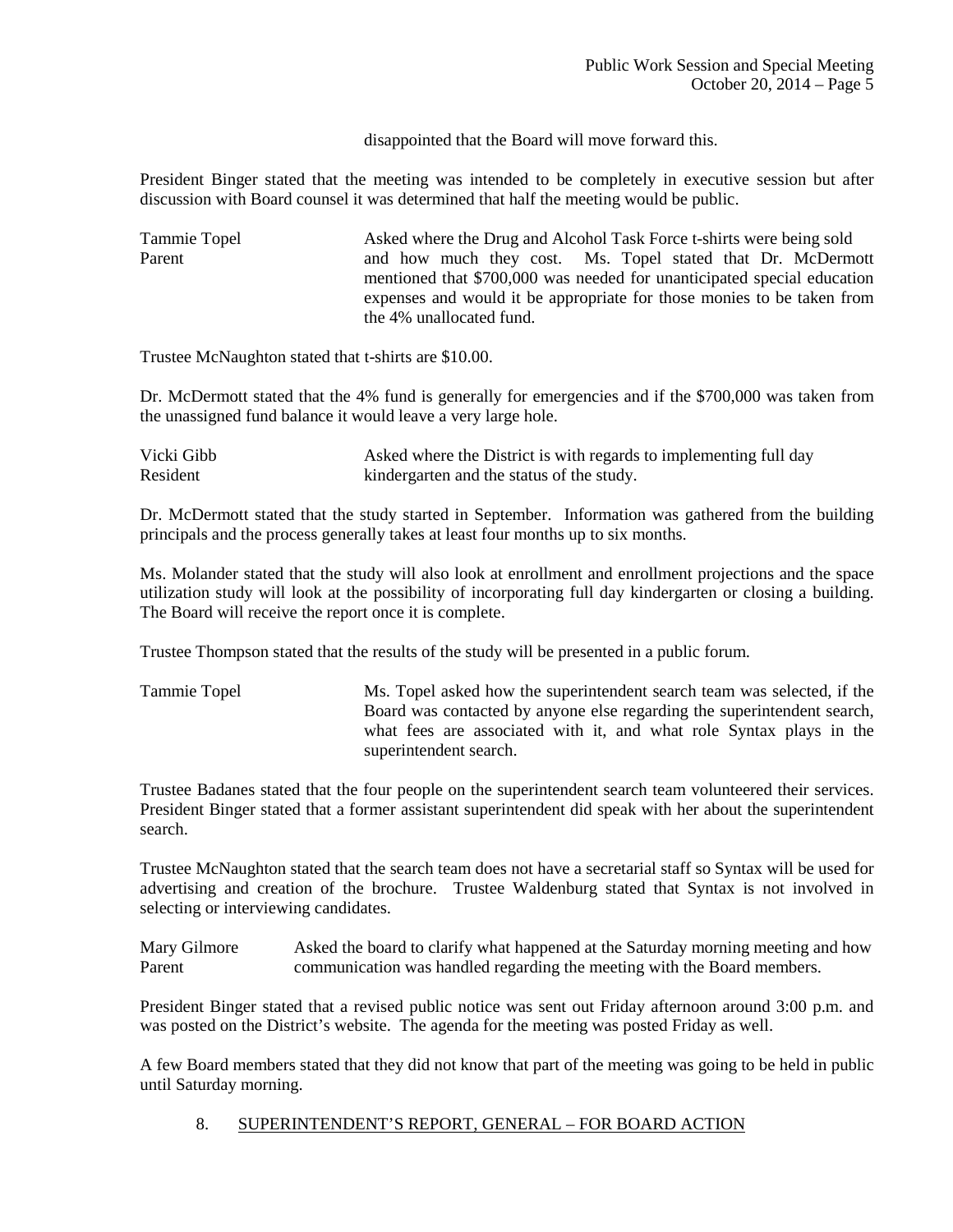### 9. SUPERINTENDENT'S REPORT, FINANCIAL – FOR BOARD ACTION

Motion was made by Trustee Waldenburg, seconded by Trustee Badanes, to approve items 9.01 through 9.05

9.01 Taking specified action on the following BIDS:

 SCHOOL LUNCH 9.01.1 AWARD: Uniforms – School Lunch

### TRANSPORTATION:

 9.01.2 AWARD: Transportation for District Students with Disabilities Attending Out of District School

 9.02 Declaring a General Electric dishwasher, asset #107410, owned by the School District that is outdated, broken and no longer cost effective to repair as surplus and approve disposal in accordance with Board Policy.

9.03 Approving the following resolution:

 "BE IT RESOLVED, that the Board of Education hereby gratefully accepts a donation of \$2,070 from Northport-East Northport residents whose names are more fully set forth in the attached document, for the purposes of covering the cost of transportation for the Northport High School Urban Studies class field trips on September 30 and October 1, 2014 and increase the 2014-2015 budget code A2110.4161.30.2903 by \$2,070 for this purpose.

 BE IT RESOLVED, that the Board of Education hereby approves an increase in the revenue code A2705 of the 2014-2015 budget by \$2,070 with the understanding that this increase in revenue is the result of donations from Northport-East Northport residents"

 9.04 Approving a Supplementary Education Services Agreement between the Northport-East Northport Union Free School District and Wilderness Traveling Museum (NAS)

 9.05 Approving a Supplementary Education Services Agreement between the Northport-East Northport Union Free School District and Wilderness Traveling Museum (BAS)

Vote on Trustee Waldenburg's motion to approve items 9.01 through 9.05 was unanimously carried by those present.

Motion was made by Trustee McNaughton, seconded by Trustee Badanes, to approve item 9.06

 9.06 Approving a Consultant Agreement between the Northport-East Northport Union Free School District and Long Island Center for Arts and Sciences

Vote on Trustee McNaughton's motion to approve item 9.06 was as follows:

YES: Mr. Badanes, Ms. Binger, Mr. Maloney, Mrs. McCue, Mrs. McNaughton, Mr. Rapiejko, Mrs. Thompson

ABSTAIN: Mr. Waldenburg

Motion passed.